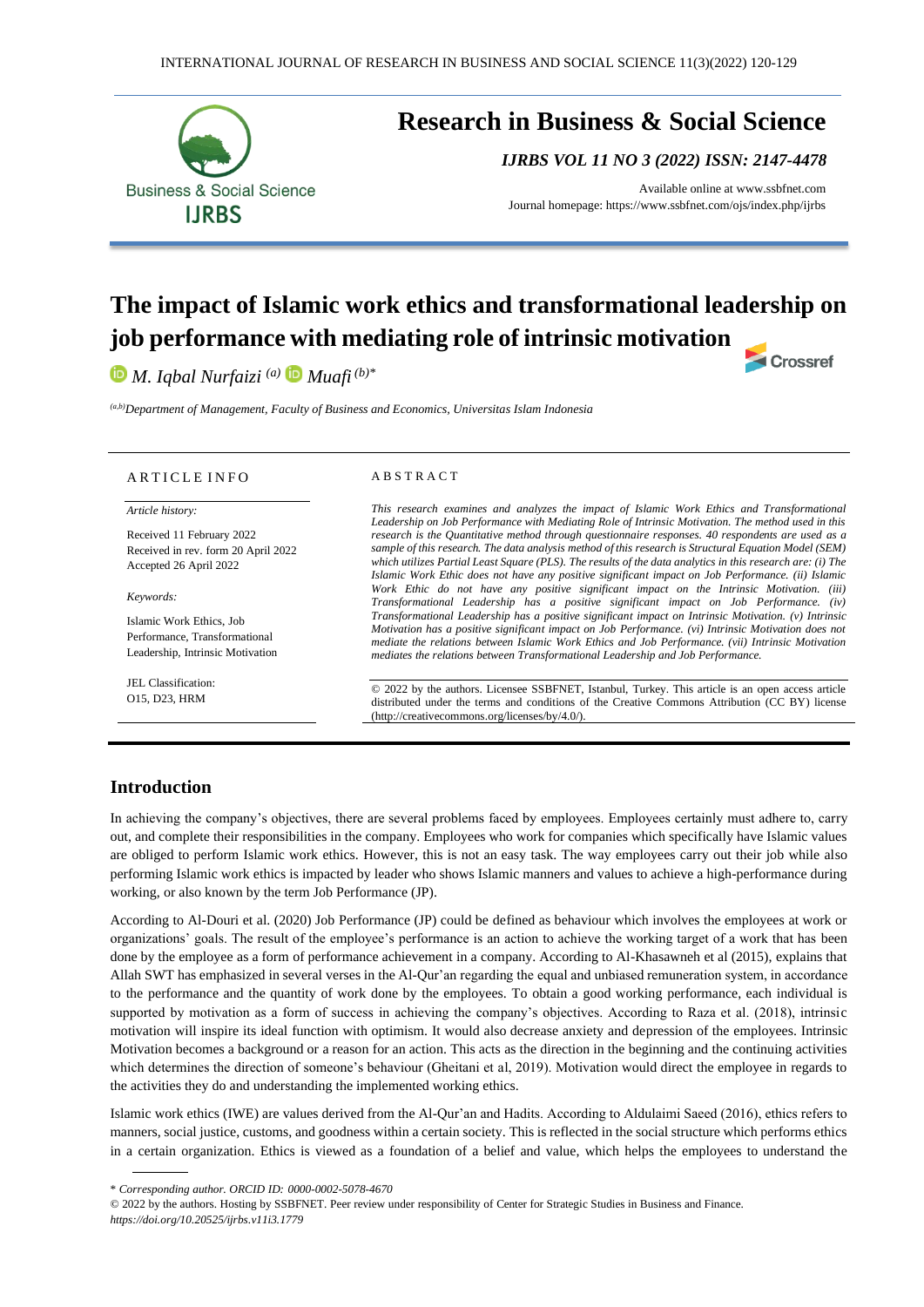difference between the correct truth and the incorrect truth (Khan et al. 2015). The previous research which was conducted by Al-Douri et al (2020) found that the Islamic work ethics contributed a significant positive impact on Job Performance. Further, the research conducted by Hassi et al (2021) found that the role of intrinsic motivation as the mediator between Islamic work ethics and employees' job performance has a significant result. Transformational leadership (TL) style will identify the changes needed in organization. The design of vision and mission that will help the organization towards reformation, and then the execution of the organization plan would happen. According to Masa'deh et al (2016), the popularity of transformational leadership is linked with the effective leadership development ability which results in the employee's commitment and creating a positive relationship in various levels within the organization. The previous research made by Jnaneswar and Ranjit (2020) discovered a positive relationship between transformational leadership and Job Performance. According to Shahhosseini et al, (2013) there are foundational assumptions that the transformational leadership relationship facilitates employee development which generates knowledge and skills to overcome big challenges within the working environment.

This study is carried out to examine and analyze the impact of Islamic work ethics and transformational leadership on job performance with the mediating role of intrinsic motivation. The article is organized into several parts. First, the author explains the background that underlies the reason why the study must be carried out. Second, the literature review presents the hypothesis that is developed based on the results from previous studies and applied theory used in this study, specifically about Islamic work ethics, job performance, transformational leadership, and intrinsic motivation. Third, the research design, population and sample, analytical tools, variables, and measurement items are explained. Fourth, the author presents the results of the hypothesis testing and provides the discussion of the results. Finally, the conclusion of this study is drawn, which also contains the implication and suggestion for future research.

# **Literature Review**

## **Conceptual Background and Hypothesis Development**

### *Islamic Work Ethics Impact on Job Performance*

Organization needs employees who are energetic, enthusiastic, and perform highly in reaching the organization's objectives. By fulfilling the consumer's needs and wishes, they elevate their individual skills and obtain prime competitiveness. The individual who has high consciousness to the Islamic work ethic is more willing to work hard to reach the organization's objectives and exceed the requirements of the basic individual workload (Arslan, 2020; Arslan et al., 2021). According to Mohammad et al (2018), the Islamic values are rooted in the workplace environment, which impacts the employee's ethical behaviour positively by motivating them within the organizations to exceed the individual official workload. Ud Din et al (2019) research concludes that Islamic work ethics impacts positively and significantly on working achievements. Different from the research conducted by Aflah et al (2021) which concluded that there are positive insignificant results between work ethic and Job Performance. Same as the other research conducted by Al-Douri (2020); Mohammad et al (2018) which discovered that Islamic work ethic has a positive impact towards Job Performance. Based on the previous discourse and assumption, below is the formed hypothesis:

H1: Islamic Work Ethic impacts positively and significantly towards Job Performance.

#### *The Impact of Islamic Work Ethic on Intrinsic Motivation*

Ethic is linked with the procedure and the result related to the work. Such as motivation, commitment, working performance, and working satisfaction. According to Ryan & Tipu (2016), the values and work ethic such as multidimensional working morals could be the main predictor of the working inspiration. The result from a research conducted by Fauzan and Tyasari (2012) found that the Islamic work ethics do not have any significant impact on working motivation. Meanwhile research by Al-Douri (2020) shows that Islamic work ethic impacts intrinsic motivation positively and significantly. The founding is supported by the previous research conducted by Ud Din (2019) and Ghetani et al (2018) which showed Islamic work ethics positively and significantly impact intrinsic motivation. With the aforementioned discourses, below is the second hypothesis:

H2: Islamic Work Ethics impact positively and significantly towards Intrinsic Motivation.

#### *Transformational Leadership Impact on Job Performance*

Leadership impacts someone's working performance according to the leader's style. According to Tohardi (2002), a leader is someone who has a duty to direct and mentor their subordinates while also needs their support to lead them to reach the organization's objectives. Jnaneswar & Ranjit (2020) research discovered that there is a positive impact between Transformational Leadership and Job Performance. Same as the research conducted by Laksmana & Riana (2020) which also found that transformational leadership impacts Job Performance positively. Meanwhile, research from Rita et al (2018) discovered that transformational leadership could not directly nor significantly impact the employee's working performance. According to those discourses, the third hypothesis of this research is:

H3: Transformational leadership positively impacts Job Performance.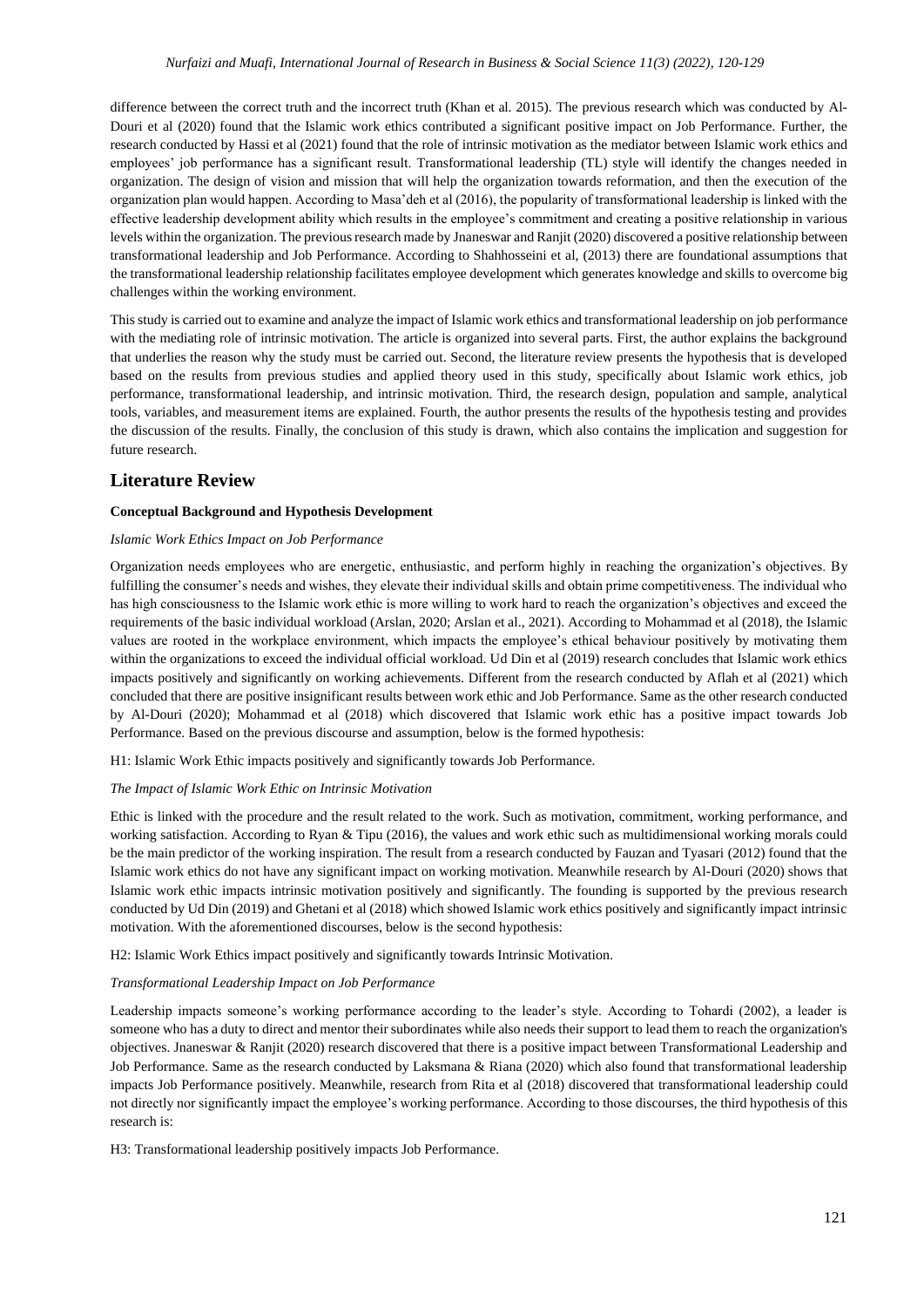#### *Transformational Leadership Impact on Intrinsic Motivation*

The transformational leadership style supports and motivates the employees to perform higher in the workplace through participation and good performance appreciation for the employees. According to Nguyen et al (2019), leaders with transformational leadership styles are the people who have abilities to determine clear and specific objectives of their subordinates, support the subordinates, inspire the subordinates, and create innovations during working. The employees' motivation is not dependent on external motivation. According to Laksmana & Riana (2020), motivation is a willingness to fulfil high efforts to achieve an organization's objectives, which is conditioned by the abilities to fulfil individual needs. Research conducted by Munh-Duc & Huu-Lam (2019) concluded that transformational leadership has a strong and significant relation with intrinsic motivation. Same as the research from Laksmana & Riana (2020) and Nguyen et al (2019) which discovered that transformational leadership impacts positively and significantly to intrinsic motivation. Therefore, the fourth hypothesis is:

H4: Transformational leadership positively impacts Intrinsic Motivation.

#### *Intrinsic Motivation Impact on Job Performance*

The employees who have high intrinsic motivation would perform well during work and even exceed the organization's objectives. Intrinsic motivation presents due to personal will-power to do activities for themselves as a form of individual happiness and satisfaction which is attached to the activities they do (Deci, Connell, and Ryan, 1989). Intrinsic motivation in each individual would give the effort to determine the individual decision on achieving happiness and satisfaction. When individual working performance within an organization is based on intrinsic motivation, the employees tend to be involved in their tasks, thus their working performance is improving. According to Grant (2008), a person who is motivated intrinsically is more involved in the process and views their tasks as objectives. Research conducted by Al-Douri et al (2020) explored the Islamic working ethics by analysing its impact on Job Performance and intrinsic motivation. The previous research showed that there is a positive and significant impact between intrinsic motivation and Job Performance. Other research by Ud Din et al (2019), Shin (2019), and Tore (2019) also discovered that intrinsic motivation significantly and positively impacts Job Performance. Based on these previous discourses and assumptions, the fifth hypothesis of this research is:

H5: Intrinsic motivation impacts positively and significantly on Job Performance.

#### *Intrinsic Motivation Mediation on the Relationship Between Islamic Work Ethics and Job Performance*

Motivation is the foundation of a reason why someone does certain actions to determine the direction of one's behaviour. Ryan & Deci (2000) stated that it is to do something integrally exciting and attractive. So fast, there have been many researches about Islamic work ethic which involved several formulations of constructions from various dimensions. The Islamic work ethic tends to improve the employees' working performance through religious values which are found to impact motivation level. The result from research conducted by Hassi et al (2021) discovered that intrinsic motivation mediates the relationship between Islamic work ethics and Job Performance. Further, in other studies by Al-Douri et al (2020) and Ud Din et al (2019) discovered intrinsic motivation mediating the relationship between Islamic work ethics and Job Performance. Based on the previous discourses and assumptions, the sixth hypothesis is:

H6: Intrinsic motivation mediates the positive impact of Islamic work ethics on Job Performance.

#### *Intrinsic Motivation Mediation Impact on the Relationship Between Transformational Leadership and Job Performance*

Leadership is an important factor which impacts the organizational achievements because leading is a main activity which accelerates everything in order and in line with the organization's objectives. According to Bass & Avolio (1990), transformational leadership does not just translate to appreciating subordinates, but making the efforts to meet the needs to the higher level. According to Laksmana & Riana (2020), in a leadership process, motivation is very important because a leader is also a form of motivation to the subordinates. Prasetya (2019) stated that the leadership style reflects the leader's ability in directing the subordinates according to the individual and organizational objectives. The research conducted by Laksmana and Riana (2020) discovered that the intrinsic motivation mediates the impact of transformational leadership on Job Performance. In another research, Siddiqui & Rida (2019) stated that intrinsic motivation impacts positively and significantly on the employee's working performance. It stated that if individual intrinsic motivation improves, it would indirectly improve the employee's working performance as well. From the previous discourse and assumptions, the seventh hypothesis is:

H7: Intrinsic motivation mediates the positive impact of Transformational Leadership on Job Performance.

# **Research and Methodology**

### **Data and Sampling**

This research is using a quantitative approach. The approach of the quantitative method is aimed to examine a certain theory by observing each relationship between variables. These variables are measured through research instruments. Thus, the data that consists of numbers could be analysed through statistical procedures. In this research, the samples are taken from all 100 employees of PT. Karya Adi Kencana. The sampling technique is using questionnaires which have been given to all employees. The variable is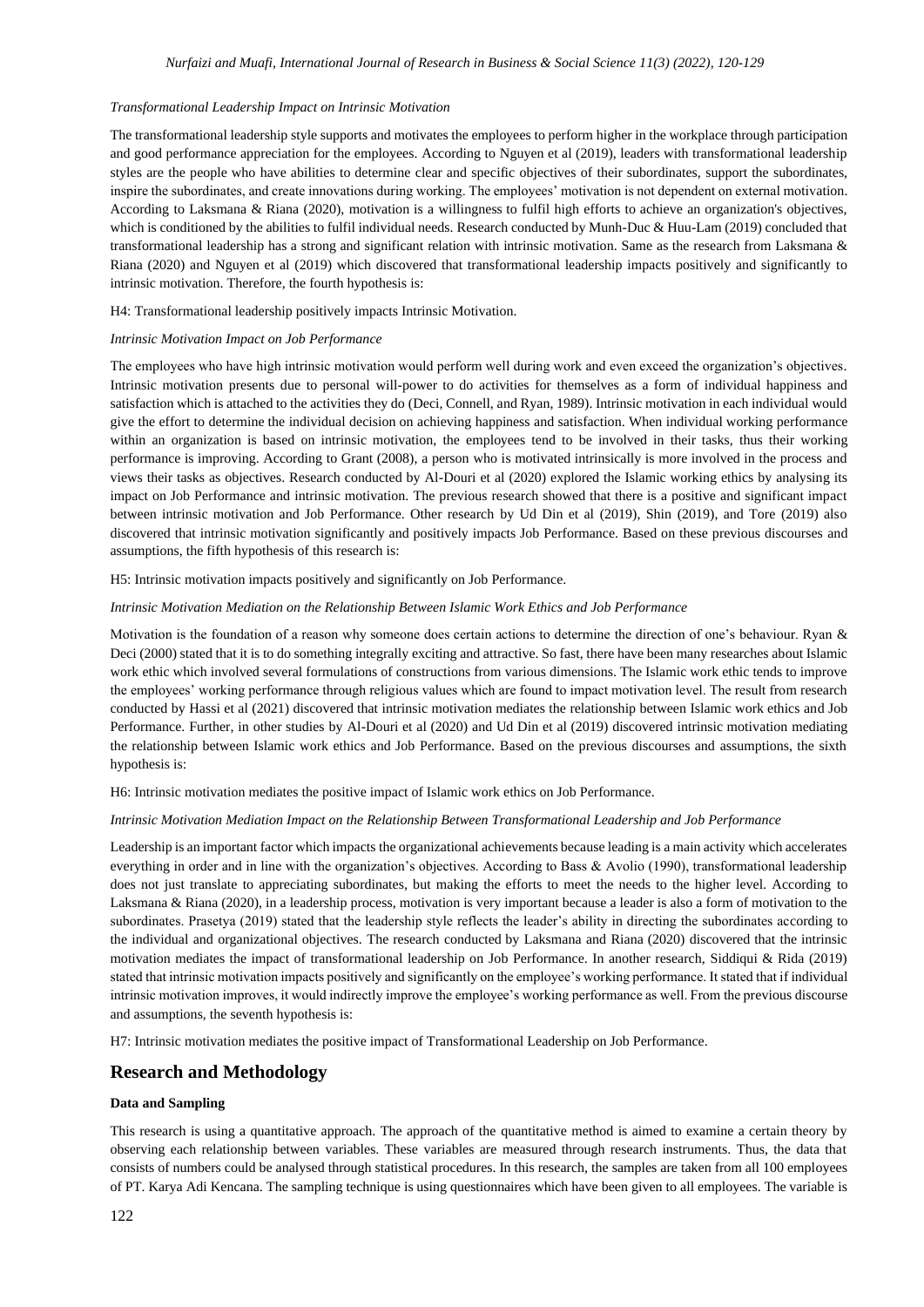measured by the Likert 1-5. The data analysis technique is using PLS-SEM. The PLS-SEM analysis consists of two sub-models; inner model and outer model. According to Ghozali and Latan (2015), the recommended number of samples is between 30 and 100. Therefore, the sample for this research is 40 employees of PT. Karya Adi Kencana.

## **Variables**

This research involves four variables consisting of three exogen variables and an endogen variable. Below is the operational definitions of each variable:

*Islamic Work Ethics:* According to Beekun (1997), the Islamic Work Ethics is a unity of moral principles which differs between the bad and the good within Islamic context. The measure of Islamic work ethic is referred to Ali and Al-Owaihan (2008)

*Transformational Leadership:* According to Burns (1978) transformational leadership is a process of both the leaders and the employees within a company to improve morality and raise motivation. To measure transformational leadership, this research refers to Carless et al (2000).

*Intrinsic Motivation:* According to Kasser dan Ryan, (1996) intrinsic motivation inspires optimal functions and increases optimism, it also reduces anxiety and depression. To measure the intrinsic motivation, this research refers to Vallerand (1997).

*Job Performance:* According to Jex, (2002) Job Performance mainly reflects how an individual acts to accomplish something in their work. Thus, Job Performance could be defined as every behaviours and activities done during working. The measurement of Job Performance refers to Mathis and Jackson (2002). This study uses data collection techniques with the questionnaire method. The questionnaire consists of several statements given to respondents in the hope that they can be filled in according to the instructions that have been given. The measurement of this study uses a Likert Scale designed to explain whether or not someone agrees with the statements listed on the questionnaire with intervals of 1-5. The Likert Scale measurements are as follows; 1. Strongly disagree. 2. Disagree. 3. Neutral. 4.Agree 5. Strongly Agree

### **Findings and Discussions**

### Respondent Description

The number of respondents in this research is 40 respondents of PT. Karya Adi Kencana male and female employees. This research is divided into several characteristics which includes gender, age, education, and years of service. The details for each characteristic are shown below on Table 1.

| <b>Genders</b>          | <b>Numbers of Respondents</b> | Percentage |
|-------------------------|-------------------------------|------------|
| Male                    | 26                            | 65%        |
| Female                  | 14                            | 35%        |
| Age                     | <b>Numbers of Respondents</b> | Percentage |
| $<$ 25 Years Old        | 6                             | 15%        |
| 25-30 Years Old         | 13                            | 33%        |
| 31-40 Years Old         | 11                            | 28%        |
| 41-50 Years Old         | 8                             | 20%        |
| >50 Years Old           | $\mathfrak{D}$                | 5%         |
| <b>Education Level</b>  | <b>Numbers of Respondents</b> | Percentage |
| High School             | 22                            | 55%        |
| Associate's Degree (D3) | 5                             | 13%        |
| Bachelor's Degree (S1)  | 12                            | 30%        |
| Master's Degree (S2)    |                               | 3%         |
| <b>Years of Service</b> | <b>Numbers of Respondents</b> | Percentage |
| $<$ 5 Years             | 10                            | 25%        |
| 5-10 Years              | 22                            | 55%        |
| 11-15 Years             | 4                             | 10%        |
| 16-20 Years             |                               | 3%         |
| $>20$ Years             | 3                             | 8%         |
| <b>Total</b>            | 40                            | 100%       |

| Table 1: Respondent's Characteristics |  |
|---------------------------------------|--|
|---------------------------------------|--|

**Source:** Authors

## **Outer Model Test Results**

Measurement model testing will be carried out to show the results of the validity and reliability tests. Using convergent validity and discriminant validity. Convergent validity is used to prove that the respondent can understand the statement on each latent variable. The results of this test can be seen from the value of the loading factor for each indicator. The rule of thumb commonly used in measuring convergent validity is that the loading factor value on the hand must be  $> 0.7$ . However, the loading factor value of 0.5-0.6 is still considered sufficient for research in the early stages of developing a measurement scale.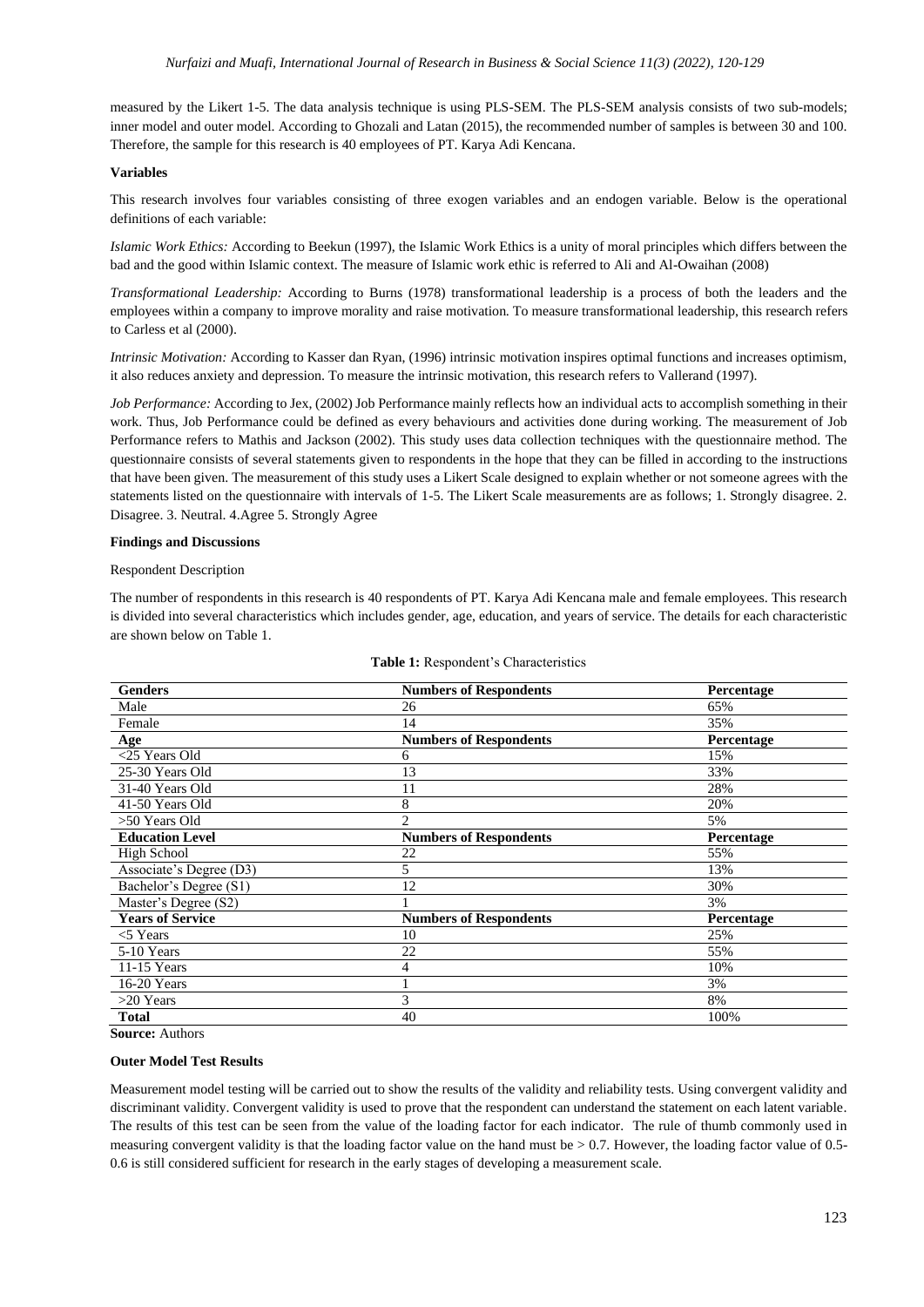The result of relationship between variable testing could be viewed on figure 1 below:

**Figure 1:** Convergent Validity Measurement Results; Source: Primary Data processed, 2022

Based on Figure 1, all loading factors are above 0,5. This means that all items measurement used in this study are valid, and it can be used for further analysis. The complete results are shown in Table 2.

| <b>Variable Relationship</b>                    | <b>Loading Factor</b> | Sig   | <b>Desc</b> |
|-------------------------------------------------|-----------------------|-------|-------------|
| <b>IWE1 &lt;- Islamic Work Ethics</b>           | 0,584                 | 0,000 | Valid       |
| <b>IWE2 &lt;- Islamic Work Ethics</b>           | 0,662                 | 0,000 | Valid       |
| IWE4 <- Islamic Work Ethics                     | 0,655                 | 0,000 | Valid       |
| <b>IWE5</b> <- Islamic Work Ethics              | 0.759                 | 0.000 | Valid       |
| <b>IWE6</b> <- Islamic Work Ethics              | 0.796                 | 0.000 | Valid       |
| <b>IWE8</b> <- Islamic Work Ethics              | 0,556                 | 0,000 | Valid       |
| IWE9 <- Islamic Work Ethics                     | 0,633                 | 0,000 | Valid       |
| <b>IWE11 &lt;- Islamic Work Ethics</b>          | 0,676                 | 0.000 | Valid       |
| <b>IWE12 &lt;- Islamic Work Ethics</b>          | 0,827                 | 0,000 | Valid       |
| <b>IWE13 &lt;- Islamic Work Ethics</b>          | 0,709                 | 0,000 | Valid       |
| $IWE14 \leftarrow Islamic Work Ethics$          | 0,610                 | 0.000 | Valid       |
| <b>IWE15 &lt;&lt; Islamic Work Ethics</b>       | 0,830                 | 0,000 | Valid       |
| <b>IWE16 &lt;- Islamic Work Ethics</b>          | 0,818                 | 0,000 | Valid       |
| <b>IWE17 &lt;- Islamic Work Ethics</b>          | 0,848                 | 0,000 | Valid       |
| TL1 <- Transformational Leadership              | 0,793                 | 0.000 | Valid       |
| TL2 <- Transformational Leadership              | 0,727                 | 0.000 | Valid       |
| TL3 <- Transformational Leadership              | 0,656                 | 0,000 | Valid       |
| TL4 <- Transformational Leadership              | 0,773                 | 0.000 | Valid       |
| TL5 <- Transformational Leadership              | 0,765                 | 0.000 | Valid       |
| TL6 <- Transformational Leadership              | 0,817                 | 0,000 | Valid       |
| TL7 <- Transformational Leadership              | 0,699                 | 0,000 | Valid       |
| $IM1 \leq Intrinsic Motivation$                 | 0,782                 | 0.000 | Valid       |
| IM3 <- Intrinsic Motivation                     | 0,778                 | 0,000 | Valid       |
| $\overline{\text{IM4}}$ <- Intrinsic Motivation | 0,762                 | 0,000 | Valid       |
| $IM5 <$ - Intrinsic Motivation                  | 0.811                 | 0.000 | Valid       |
| IM6 <- Intrinsic Motivation                     | 0.823                 | 0.000 | Valid       |
| JP1 <- Job Performance                          | 0.943                 | 0.000 | Valid       |
| $JP2 < -Job$ Performance                        | 0,936                 | 0,000 | Valid       |
| JP4 <- Job Performance                          | 0,879                 | 0,000 | Valid       |
| JP5 <- Job Performance                          | 0,828                 | 0,000 | Valid       |
| JP6 <- Job Performance                          | 0,878                 | 0,000 | Valid       |
| JP7 <- Job Performance                          | 0,864                 | 0.000 | Valid       |
| JP8 <- Job Performance                          | 0,948                 | 0.000 | Valid       |
| JP9 <- Job Performance                          | 0,898                 | 0,000 | Valid       |
| JP10 <- Job Performance                         | 0,944                 | 0,000 | Valid       |
| JP11 <- Job Performance                         | 0,963                 | 0,000 | Valid       |
| JP12 <- Job Performance                         | 0.973                 | 0.000 | Valid       |

**Table 2:** Outer Loadings Indicator Test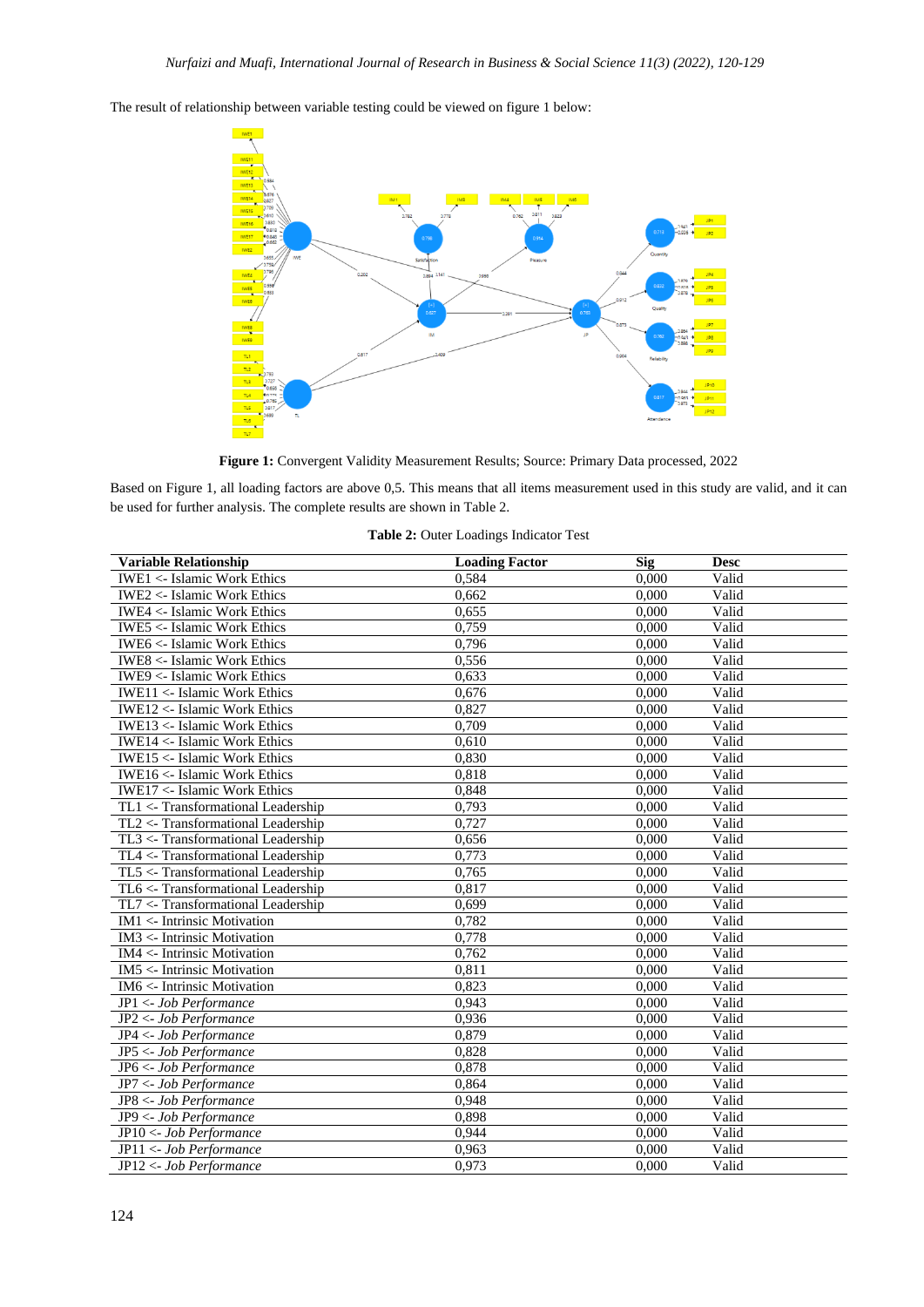## **Hypothesis Testing**

The relationship between the constructs is obtained from the path analysis test. It can be known that the first hypothesis regarding the influence of Islamic work ethics on job performance, and the second hypothesis about the influence of Islamic work ethics on intrinsic motivation are rejected. This is because the p-value of both hypotheses show value that is greater than 0.05, thus the hypotheses are rejected. The detailed results are presented on Table 3 as follows:

|                                                        | Original | T Statistic (O/STDEV)<br>Sample |       | P Values | Description             |  |
|--------------------------------------------------------|----------|---------------------------------|-------|----------|-------------------------|--|
|                                                        | (0)      |                                 |       |          |                         |  |
| Islamic Work Ethic -> Job Performance                  | 0,141    |                                 | 0,892 | 0,373    | H1 Rejected             |  |
| Islamic Work Ethic -> Intrinsic Motivation             | 0,202    |                                 | 1,142 | 0.254    | H <sub>2</sub> Rejected |  |
| Transformational<br>Leadership<br>Job<br>$\rightarrow$ | 0.409    |                                 | 2.576 | $0.010*$ | H <sub>3</sub> Accepted |  |
| Performance                                            |          |                                 |       |          |                         |  |
| Leadership -> Intrinsic<br>Transformational            | 0.617    |                                 | 3,767 | $0.000*$ | H <sub>4</sub> Accepted |  |
| Motivation                                             |          |                                 |       |          |                         |  |
| Intrinsic Motivation -> Job Performance                | 0.391    |                                 | 2.324 | $0.021*$ | H <sub>5</sub> Accepted |  |
| $desc = * Sig PValues < 0.05$                          |          |                                 |       |          |                         |  |

### **Mediation Effect**

The results of the hypothesis testing for hypothesis 6 regarding the mediating role of intrinsic motivation on the relationship between Islamic work ethics and job performance shows that the hypothesis is rejected. This is because the p-value of both hypotheses show value that is greater than 0.05, namely 0,401. On the other hand, the results of the hypothesis testing for hypothesis 7 regarding the mediating role of intrinsic motivation on the relationship between transformational leadership and job performance shows that the hypothesis is accepted.

**Table 4:** Indirect Influence

|                                                                           | Original Sample<br>(0) | Statistic<br>T<br>(O/STDEV) | $\mathbf{P}$<br>Values | Description             |
|---------------------------------------------------------------------------|------------------------|-----------------------------|------------------------|-------------------------|
| Islamic Work Ethic -> Intrinsic Motivation -> Job<br>Performance          | 0.079                  | 0.841                       | 0.401                  | H <sub>6</sub> Rejected |
| Transformational Leadership -> Intrinsic Motivation -><br>Job Performance | 0.241                  | 1.988                       | 0,047                  | H7<br>Accepted          |

 $\overline{\text{desc}}$  = \* Sig PValues <0,05

# **Discussion**

*Islamic Work Ethic Impact on Job Performance* 

The research result shows that the Islamic work ethic has an insignificant positive impact on Job Performance of PT. Karya Adi Kencana employees. Proven by the p-value of 0,117 is more than 0,05. Thus, Ho is accepted but Ha is rejected. That means, the impact is positive on this relationship. It also translates that the higher Islamic work ethic is, the higher job performance within a company. The research result is corresponding with the research conducted by Aflah et al (2021) which found that there is an insignificant positive impact between Islamic work ethics on Job Performance. The result, however, is not in accordance with the research conducted by Ud Din et al (2019) and Al-Douri et al (2020) which found that there is significant positive impact between Islamic work ethics on Job Performance. This result also is not in line with the previous research by Mohammad et al (2017) which found that there is significant positive impact from Islamic work ethics on Job Performance. According to the research result, the positive impact in this relationship has a meaning that the higher employee's Islamic work ethics means higher working performance in the company. The employee behaviour that only views Islamic work ethic normatively becomes a crisis of value of ethics that is based on religious norms. This will impact the working performance. The Islamic work ethic is derived from Al-Qur'an and Hadist which explains various things; from behaviours between individuals, creativity, accountability, and teamwork in a workplace (Rokhman, 2016).

The normative behaviour of the employees has not shown any practice in their individual daily habit. During the practice, the employees keep up with the existing ethics, but they have not practiced the Islamic work ethic as a whole while doing their tasks. According to Van der Walt (2016), employee ethics could be considered as a whole framework which affects individual behaviour at the workplace.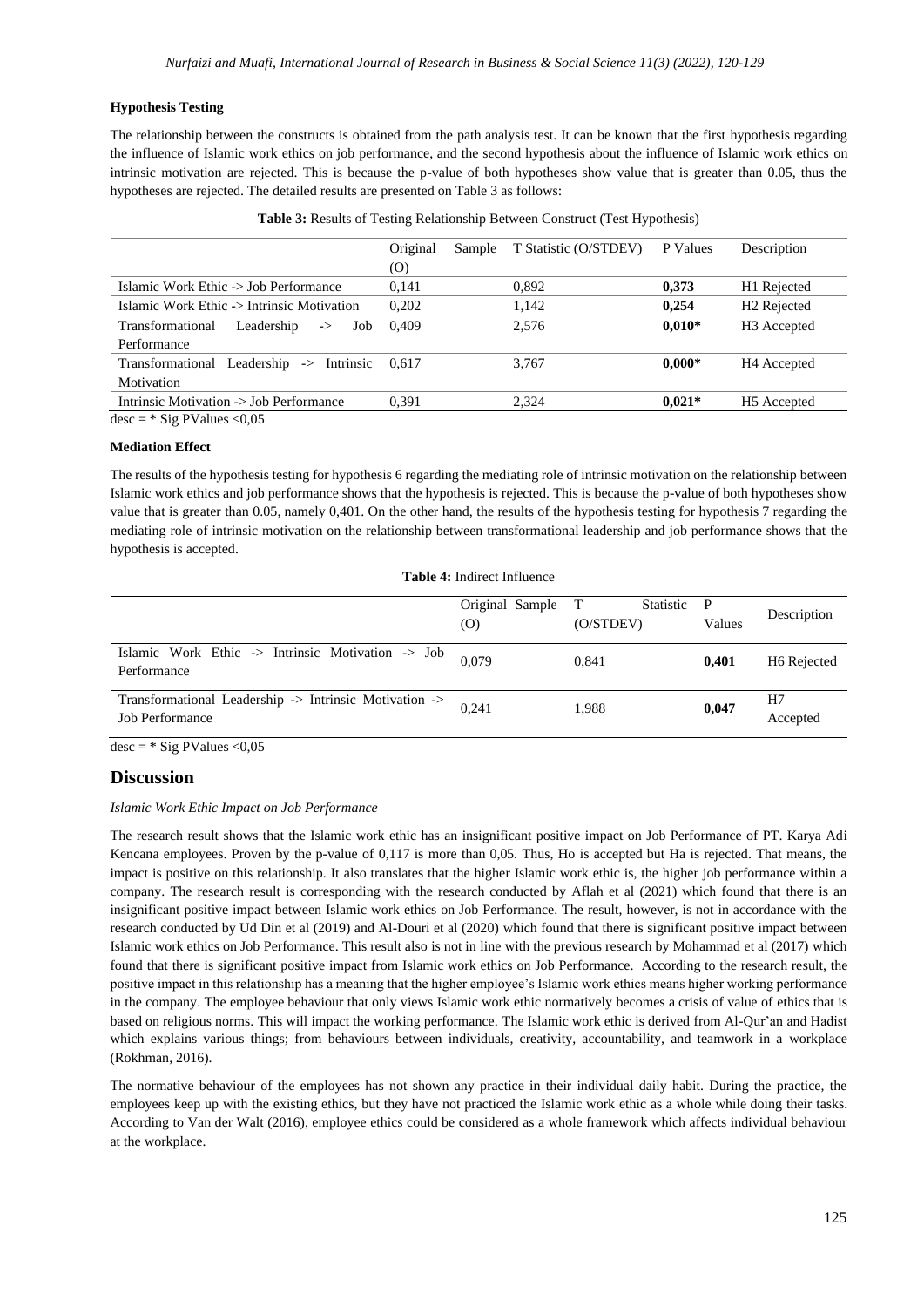#### *Islamic Work Ethics' Impact on Intrinsic Motivation*

The research result shows that the Islamic Work Ethic has a positive insignificant impact on intrinsic motivation on the PT. Karya Adi Kencana's employees. Proven by the p-value of 0,254 higher than 0,05. Thus, Ho is accepted and Ha is rejected. The positive impact in this relationship is the higher Islamic work ethics level means higher employee's intrinsic motivation level. This research result is in accordance with Fauzan and Tyasari (20212) who found that the Islamic Work Ethics do not significantly impact the working motivation. The result is not in line with the previous research conducted by Hassi et al (2021) who discovered that the Islamic work ethics impact intrinsic motivation significantly and positively. Further, the present research result is also different from the research conducted by Gheitani et al (2019) who found that Islamic work ethics impact significantly on intrinsic motivation. This research result is also not corresponding to the research conducted by Al-Douri et al (2020) and Ud Din et al (2019) which found that Islamic work ethics positively impact intrinsic motivation.

According to the result of the research, the positive in this relationship shows that the higher employee's Islamic work ethic level means higher employee's intrinsic motivation. The employee's apparent raise on the happiness level and working commitment along with optimistic behaviours towards the workload at the company leads to the efforts of understanding the company's objectives and strong aspiration to stay working in the company (Rokhman, 2010).

#### *Transformational Leadership Impact on Job Performance*

The research shows that transformational leadership has a positive significant impact on PT. Karya Adi Kencana employee's Job Performance. Proven by the p-value of 0,000 lower than 0,050. Which means Ho is rejected and Ha is accepted. Thus, transformational leadership partially impacts Job Performance significantly.

The research result is in accordance with the research of Jnaneswar, K., & Ranjit, G. (2020) who discovered that there is a significant positive impact of Transformational Leadership on Job Performance. Other research by Rita et al (2018) Laksmana & Riana (2020) found that transformational leadership has a positive significant effect on Job Performance. Same as the research conducted by Eliyana et al (2019) who discovered that there is a significant positive relationship between transformational leadership and Job Performance. The leaders' role of the company is very impactful in determining the employee's working performance. The leaders who give effective direction in the company will deliver positive impacts and generate a good working performance in the company as a form of achieving the company's objectives. According to Prasetya (2019) Effective leadership will motivate employees to act in achieving maximum performance. The transformational leaders will raise the efficacy between the leaders and the subordinates which improves the employee's working performance. This makes leaders a mentor and motivator for all the employees according to their needs and the appropriate resources to accomplish their tasks (Howell dan Hall-Merenda, 1999).

#### *Transformational Leadership Impact on Intrinsic Motivation*

The research result shows that transformational leadership has a positive and significant impact on intrinsic motivation to the employees at the PT. Karya Adi Kencana. Proven by the p-value of 0,000 lower than 0,005. Thus, Ho is rejected and Ha is accepted. Which means that transformational leadership partially impacts intrinsic motivation positively. This result is in line with the research conducted by Minh-Duc & Huu-Lam (2019), it stated that transformational leadership impacts intrinsic motivation significantly and positively. This is supported by research conducted by Laksmana & Riana (2020) which discovered that transformational leadership impacts positively and significantly on intrinsic motivation. The same goes with research by Lee & Hidayat (2018) and Nguyen et al (2019), they found that transformational leadership positively and significantly impacts intrinsic motivation. Leaders in the company show good examples by doing their own assignments and direct the employees to do their tasks as well as possible according to the company's objectives. The employees who receive instructions from the leaders with transformational style will give stimulation and intellectual individual stimulation (Robbins, 2003). In the professional world, leaders with transformational style will give motivation and support to their employees as a form of psychological improvement from the employees. That is a form of the employees' trust when working on their assignments. Thus, employees' needs could be delivered to the leaders. Leaders with transformational leadership styles will make their employees perform better in their jobs. Transformational leaders will create visions and environments which motivates the employees to accomplish achievements.

#### Intrinsic Motivation Impact on Job Performance

The research result shows that intrinsic motivation has a positive significant impact on PT. Karya Adi Kencana employee's Job Performance. Proven by the p-value of 0,021 lower than 0,05. Thus, Ho is rejected and Ha is accepted. That means, intrinsic motivation partially impacts Job Performance significantly. The research result is in line with research conducted by Ud Din et al (2019), which discovered that intrinsic motivation impacts Job Performance significantly and positively. The discovery is also supported by the research conducted by Al-Douri et al (2020), it found that intrinsic motivation has significant positive impact on Job Performance. The result of this research is corresponding with research by Siddiqui & Rida (2019), they discovered that intrinsic motivation impacts employee's performance significantly. Another research by Tore (2019) found that intrinsic motivation impacts positively on Job Performance. Same as research by Shin et al (2019), it also found that intrinsic motivation has a positive impact on Job Performance. According to Deci & Rian (1985), the component of intrinsic motivation is a form of self-determination theory, in which an individual who is motivated intrinsically tends to be supported by a passion and happiness towards their job. Therefore, naturally they will be interested in doing their assignments. The employee's working performance's result is strongly related to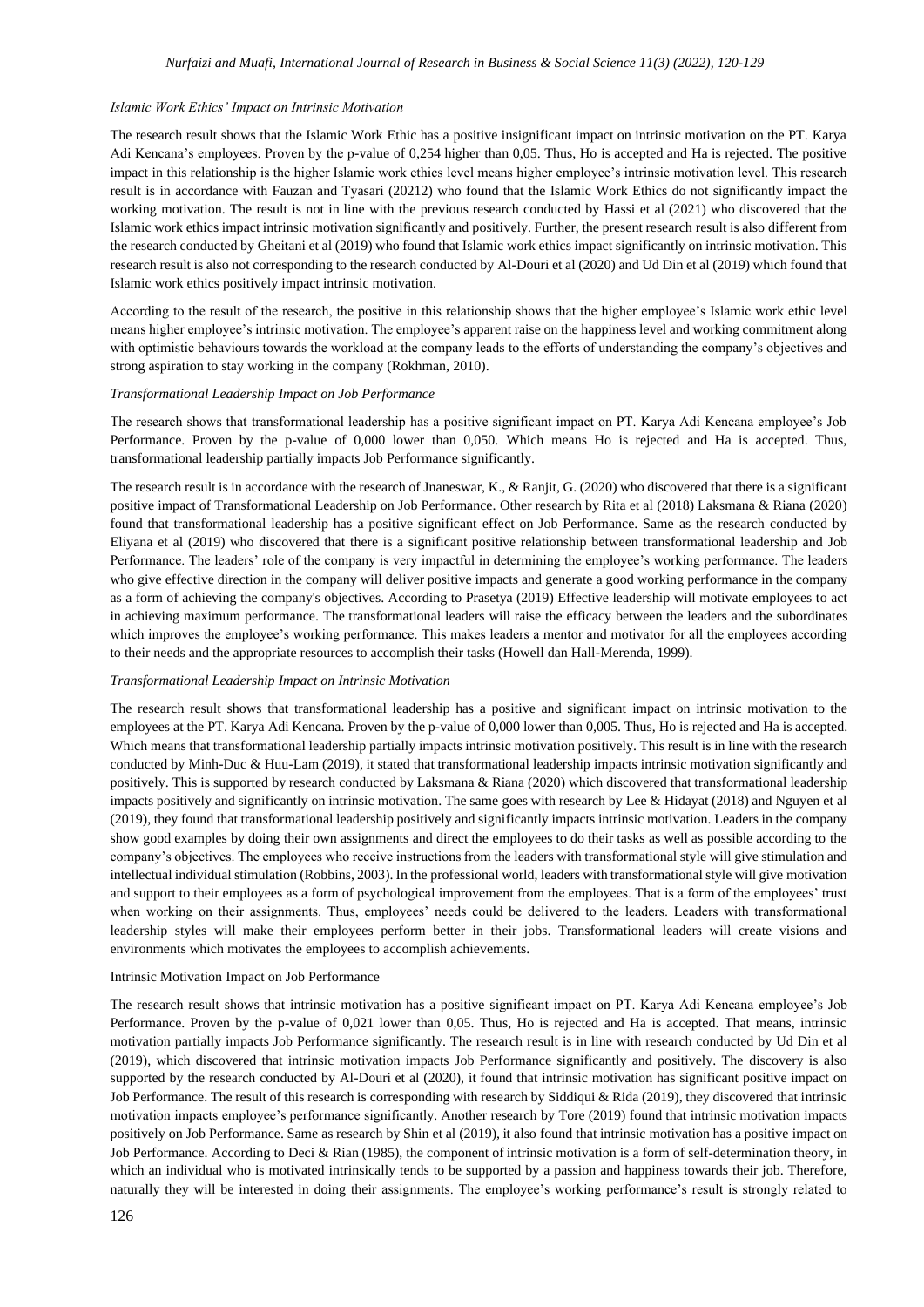motivation. Within an organization, employees are given certain tasks and targets they have to fulfil, in which the employee's performance could be considered as good or bad (Siddiqui & Rida, 2019).

#### *Intrinsic Motivation Mediation on Islamic Work Ethics and Job Performance*

The research result shows that the Islamic work ethic has an insignificant positive effect on Job Performance through intrinsic motivation of the PT. Karya Adi Kencana employees. This result is proven by the indirect effect's coefficient of 0,079, t-statistic of 0,841, and probability of 0,401 in which the value is higher from 0,05. Therefore, there is no positive significant relationship between Islamic work ethics and Job Performance that is mediated by intrinsic motivation. Thus, Ho is accepted and Ha is rejected. The research result is not in line with research conducted by Hassi et al (2021) who discovered significantly that intrinsic motivation mediates the relationship of Islamic work ethics and Job Performance. The result is also different from research conducted by Al-Douri et al (2020)  $&$  Ud Din et al (2019) where they discovered that intrinsic motivation mediates the relationship between Islamic work ethics and Job Performance. The research's result explained that intrinsic motivation could not mediate Islamic work ethics on Job Performance. Therefore, it is concluded that the implementation of high Islamic work ethic on PT Karya Adi Kencana employees is not giving a significant impact on their Job Performance. Thus, a development regarding Islamic work ethic implementation to the employee is needed. Whether the Islamic work ethic is getting higher or lower, it would not impact the employee's working result through intrinsic motivation.

#### *Intrinsic Motivation Mediation on the Relationship Between Transformational Leadership and Job Performance*

The research result shows that transformational leadership has a significant positive impact on Job Performance through intrinsic motivation of PT. Karya Adi Kencana employees. The result is proven by the indirect effect coefficient of 0,241, t-statistic of 1,988, and probability value of 0,047 which equals to 0,05. It shows that if transformational leadership performed well, the employee's intrinsic motivation would increase as well and support the improvement of Job Performance. This research's result is corresponding to the previous research conducted by Laksmana and Riana (2020) which discovered that intrinsic motivation is proven to be significant and positive in mediating the impact of transformational leadership positively and significantly on Job Performance. Leaders with transformational leadership style will motivate and support their employees to work more and give more support so the employees could exceed the productivity target. According to Bass (1985), transformational leadership is an ability of a leader to improve the employee's working performance beyond the limitations. Transformational leaders could transform the employees' behaviour and support them to exceed the organization's expectations through inspirational motivation, personal reasoning, ideal influence, and intellectual stimulus (Longshore and Bass, 1987).

## **Conclusion**

This research aims to examine and analyse the impact of Islamic work ethics variable and transformational leadership on Job Performance which is mediated by intrinsic motivation. The result of this research showed four accepted hypotheses: there is a significant positive impact of transformational leadership on job performance; there is a significant positive impact of transformational leadership on intrinsic motivation; there is a positive and significant impact of intrinsic motivation on job performance; intrinsic motivation mediates the relationship between transformational leadership and job performance. Further, there are three rejected hypotheses: there is an insignificant positive impact of Islamic work ethics on job performance, there is an insignificant positive impact of Islamic work ethics on intrinsic motivation; intrinsic motivation does not mediate the relationship between Islamic work ethics and job performance. The author is aware that this research has several limitations, one of them being the sample is only limited to one construction service company in the Kebumen Regency. Therefore, the next research hopefully covers a broader and a higher scope. Moreover, this research is only limited to a construction service company, it is advised for the next research to target companies with other fields of service and further explore the impact of Islamic work ethics on other organizational behaviours.

#### **Acknowledgments**

This is a short text to acknowledge the contributions of specific colleagues, institutions, or agencies that aided the efforts of the authors. Should the content of the manuscript have previously appeared online, such as in a thesis or preprint, this should be mentioned here, in addition to listing the source within the reference list.

All authors have read and agreed to the published version of the manuscript.

**Author Contributions:** Conceptualization, N.I.M., and M, M., ; methodology, N.I.M.,.validation, M.M.; formal analysis, N.I.M,.; investigation, N.I.M.; resources, N.I.M.; writing—original draft preparation, N.I.M..; writing—review and editing, N.I.M., and M, M.

**Funding:** This research was not funded by an institution.

**Informed Consent Statement:** Informed consent was obtained from all subjects involved in the study.

**Data Availability Statement:** The data presented in this study are available on request from the corresponding author. The data are not publicly available due to restrictions.

**Conflicts of Interest:** The authors declare no conflict of interest.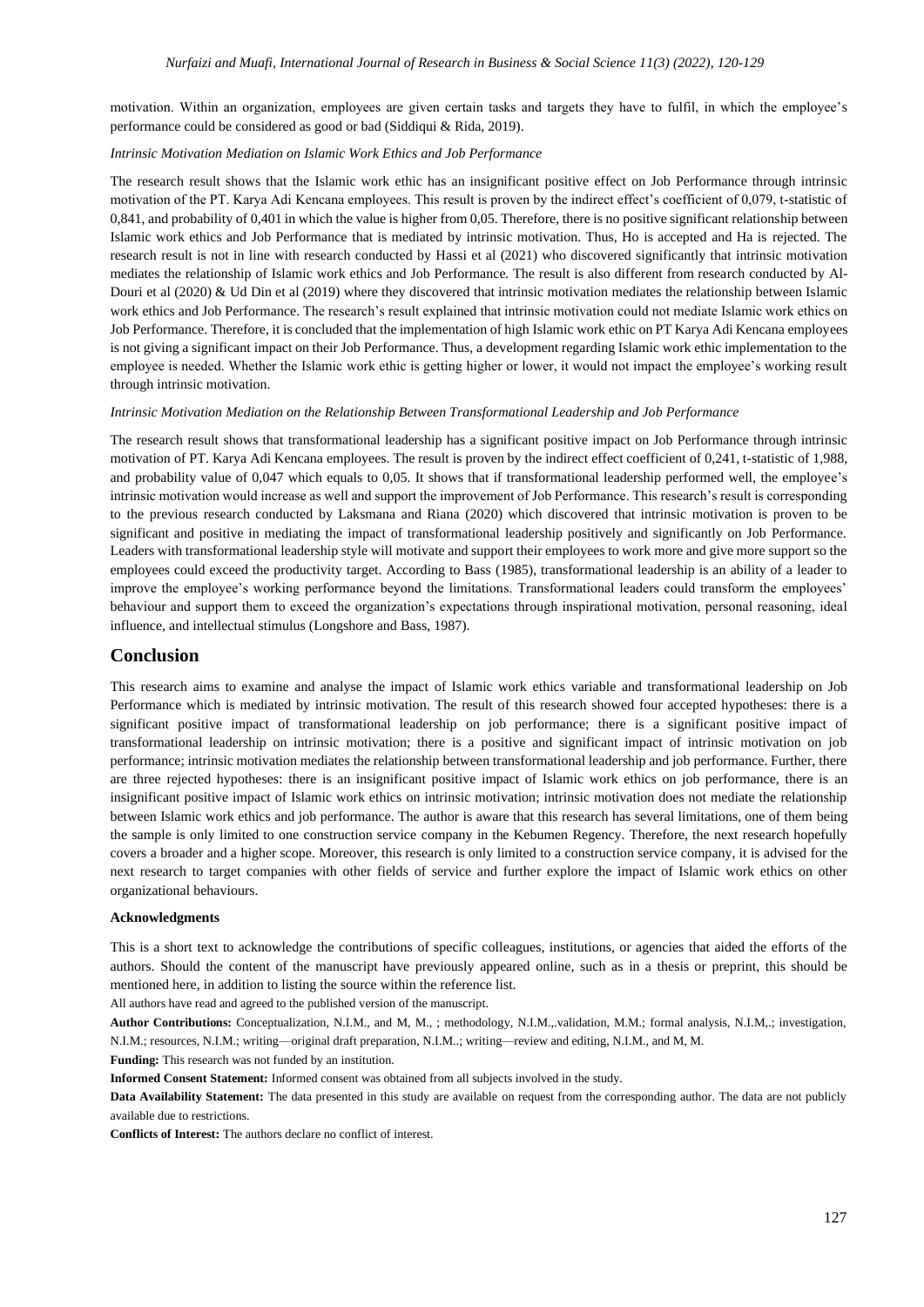# **References**

- Aflah, K. N., Suharnomo, S., Mas'ud, F., & Mursid, A. (2021). Islamic Work Ethics and Employee Performance: The Role of Islamic Motivation, Affective Commitment, and Job Satisfaction. *Journal of Asian Finance, Economics and Business*, *8*(1), 997– 1007.<https://doi.org/10.13106/jafeb.2021.vol8.no1.997>
- Al-Douri, J. A., Aldabbagh, I., Mohammad, M. M., & Qawasmeh, R. A. A. (2020). The impact of Islamic work ethics on *Job Performance* with mediating role of intrinsic motivation. *Academy of Strategic Management Journal*, *19*(2), 1–11.
- Aldulaimi Saeed, H. (2016). Fundamental Islamic perspective of work ethics. *Journal of Islamiic Accounting and Business Research*, 7(1), 59–76[. https://doi.org/10.1108/JIABR-02-2014-0006.](https://doi.org/10.1108/JIABR-02-2014-0006)
- Ali, A. J., & Al-Owaihan, A. (2008). Islamic work ethic: A critical review. *Cross Cultural Management: An International Journal*, *15*(1), 5–19[. https://doi.org/10.1108/ 13527600810848791.](https://doi.org/10.1108/%2013527600810848791)
- Al-Khasawneh, A.L., Al-Jammal, H.R., & Al-Khasawneh, M. (2015). Human resources stature from the Islamic perspective: *Deductive analytical study from Qur'an. International Journal of Academic Research in Business and Social Sciences*, 5(12), 241-262.<http://dx.doi.org/10.6007/IJARBSS/v5-i12/1947>
- Arslan, M., Dermirel, H., & Kokaraslan, H. (2021). A theoretical analysis on a peace culture model in the workplace. *International Journal of Business Ecosystem & Strategy (2687-2293)*, *3*(2), 29–40[. https://doi.org/10.36096/ijbes.v3i2.254](https://doi.org/10.36096/ijbes.v3i2.254)
- Arslan, M. (2020). The work ethic of medieval Muslim Ahi brotherhood: A comparison with Catholic and Puritan work ethics. Bussecon Review of Social Sciences (2687-2285), 2(2), 1–13. https://doi.org/10.36096/brss.v2i2.201
- Bass, B. (1985). *Leadership and performance beyond expectations*. New York: Free Press
- Beekun, R.I. (1997), *Islamic Business Ethics*, Islami Kotob
- Burns, J.M. (1978), *Leadership*, Harper and Row, New York, NY.
- Deci, E. L., & R. M. J. J. o. r. i. p. Ryan (1985). The general causality orientations scale. *Self-determination in personality*, *19*(2), 109-134. https://doi.org/10.1016/0092-6566(85)90023-6
- Deci, E. L., Connell, J. P. and Ryan, R. M. (1989). Self-determination in a work organization. *Journal of Applied Psychology*, *74*(4), 580-590. https://doi.org/10.1037/0021-9010.74.4.580
- Eliyana, A., Ma'arif, S., & Muzakki. (2019). Job satisfaction and organizational commitment effect in the transformational leadership towards employee performance. *European Research on Management and Business Economics*, *25*(3), 144–150. <https://doi.org/10.1016/j.iedeen.2019.05.001>
- Fauzan, F., & Tyasari, I. (2012). Pengaruh Religiusitas Dan Etika Kerja Islami Terhadap Motivasi Kerja. *Jurnal Ekonomi Modernisasi*, 8(3), 206-232.
- Gheitani, A., Imani, S., Seyyedamiri, N., & Foroudi, P. (2019). Mediating effect of intrinsic motivation on the relationship between Islamic work ethic, job satisfaction, and organizational commitment in banking sector. *International Journal of Islamic and Middle Eastern Finance and Management*, *12*(1), 76–95[. https://doi.org/10.1108/ IMEFM-01-2018-0029](https://doi.org/10.1108/%20IMEFM-01-2018-0029)
- Ghozali, I, & Latan H., (2015). *Konsep, Teknik, Aplikasi Menggunakan Smart PLS 3.0 Untuk Penelitian Empiris*. Badan Penerbit UNDIP. Semarang
- Grant, A. M. (2008) Does intrinsic motivation fuel the prosocial fire? Motivational synergy in predicting persistence, performance, and productivity. *Journal of Applied Psychology*, 93 (1), 48-58. https://doi.org/10.1037/0021-9010.93.1.48
- Hassi, A., Balambo, M. A., & Aboramadan, M. (2021). Impacts of spirituality, intrinsic religiosity and Islamic work ethics on employee performance in Morocco: the mediating role of intrinsic motivation. *Journal of Islamic Accounting and Business Research*, *12*(3), 439–456[. https://doi.org/10.1108/JIABR-05-2020-0131.](https://doi.org/10.1108/JIABR-05-2020-0131)
- Howell, J. M., & Hall-Merenda, K. E. (1999). The ties that bind: The impact of leader-member exchange, transformational and transactional leadership, and distance on predicting follower performance. *Journal of Applied Psychology, 84*(5), 680. <https://doi.org/> 10.1037/0021- 9010.84.5.680.
- Jex, M. (2002). *Organizational Psychology. A scientist-practioner approach*. John Willey & Sons.
- K, J. and Ranjit, G. (2020). Effect of transformational leadership on job performance: testing the mediating role of corporate social responsibility, Journal of Advances in Management Research, 17(5), 605-625. https://doi.org/10.1108/JAMR-05-2020-0068.
- Kasser, T., & Ryan, R. M. (1996). Further examining the American dream: Differential correlates of intrinsic and extrinsic goals. *Personality and social psychology bulletin, 22*(3), 280-287[. https://doi.org/10.1177/0146167296223006.](https://doi.org/10.1177/0146167296223006)
- Khan, K., Abbas, M., Gul, A., & Raja, U. (2015). Organizational justice and job outcomes: Moderating role of Islamic work ethic. *Journal of Business Ethics*, 126(2), 235-246[. https://doi.org/10.1007/s10551-013-1937-2](https://doi.org/10.1007/s10551-013-1937-2)
- Laksmana, G. B., & Riana, I. G. (2020). Intrinsic Motivation Mediates the Influence of Transformational Leadership on The Employee Performance. *American Journal of Humanities and Social Sciences Research (AJHSSR)*, *5*, 90–96.
- Lee, C. W., & Hidayat, N. (2018). The influence of transformational leadership and intrinsic motivation to employee performance. *Advances in Management and Applied Economics, 8*(2), 1-12.
- Longshore, J.M. & Bass, B.M. (1987). Leadership and performance beyond expectations. *Academy of Management Review*, *12*(4), 756, https://doi.org/10.2307/258081
- Minh-Duc, L. and Huu-Lam, N. (2019). Transformational leadership, customer citizenship behavior, employee intrinsic motivation, and employee creativity, Journal of Asian Business and Economic Studies, 26(2), 286-300. https://doi.org/10.1108/JABES-10-2018-0070